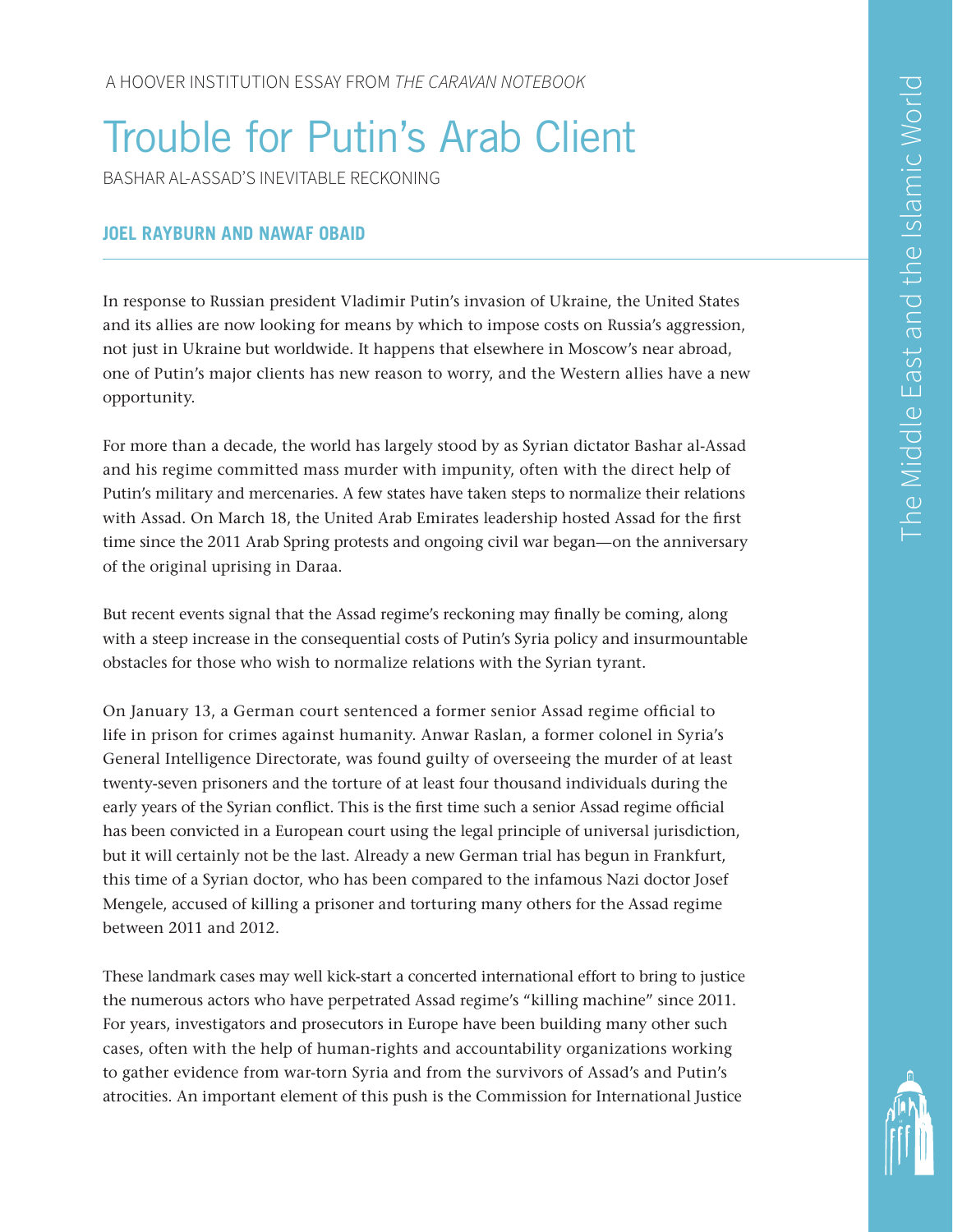and Accountability (CIJA), a nonprofit organization dedicated to supporting criminal investigations during wars when there is no political will or plausible capacity to engage existing public investigative authorities. CIJA played a pivotal supporting role in bringing Raslan to justice.

Since the beginning of the Syrian uprising, CIJA has helped an extensive network of Syrians gather more than one million official cables from the Assad regime's main intelligence and security services. These agencies were responsible for guiding the massacres of over half a million Syrians by Assad's forces and their foreign allies, Russia and Iran. As the custodian of these documents, CIJA has conducted investigations that have led to the finalizing of ten legal cases so far against Assad and his military and security command for crimes against humanity—and there are more to come.

It is high time for these criminal cases to come to fruition. The handful of Arab and European countries that have explored normalizing relations with Damascus have done so largely at the urging of Russia, but given Putin's ongoing war crimes in Ukraine, there is no justification for these countries to facilitate Putin's goals in Syria any longer.

Geopolitics aside, though, these misguided normalization steps are about to collide with the Western criminal prosecutions that are likely to cement the Assad regime's pariah status indefinitely. The criminal cases will make normalizing relations with Assad politically costly for any governments or businesses that wish to do so. It will also be financially costly: those thinking of doing business with the Assad regime could someday soon find their assets or revenue streams entangled in the civil court judgments that often follow criminal convictions. This is the sort of legal exposure that sovereign wealth funds from Europe, Asia, or the Persian Gulf, for example, can ill afford.

Instead of normalizing Assad and his regime's atrocities, European and Arab countries would be better served by joining the United States in putting their full support behind the increasing efforts toward accountability that are being rolled out across the world. If Assad and his regime can emerge unscathed from their mass murder of hundreds of thousands of Syrians, we can expect authoritarian regimes across the world to take note, copy Assad's methods with the assistance of Putin and his allies, and make the twenty-first century a truly bloody one.

The Western countries that erected the current international liberal system in the hope of preventing the horrors of World War II from happening ever again cannot expect the current global geopolitical framework to survive in the decades to come if they fail to act according to basic human conscience now. And the leading Arab countries cannot hope to permanently instill modern and sustainable open reforms in their own societies if the world's most murderous existing dictatorial regime sits unaccountable in their midst.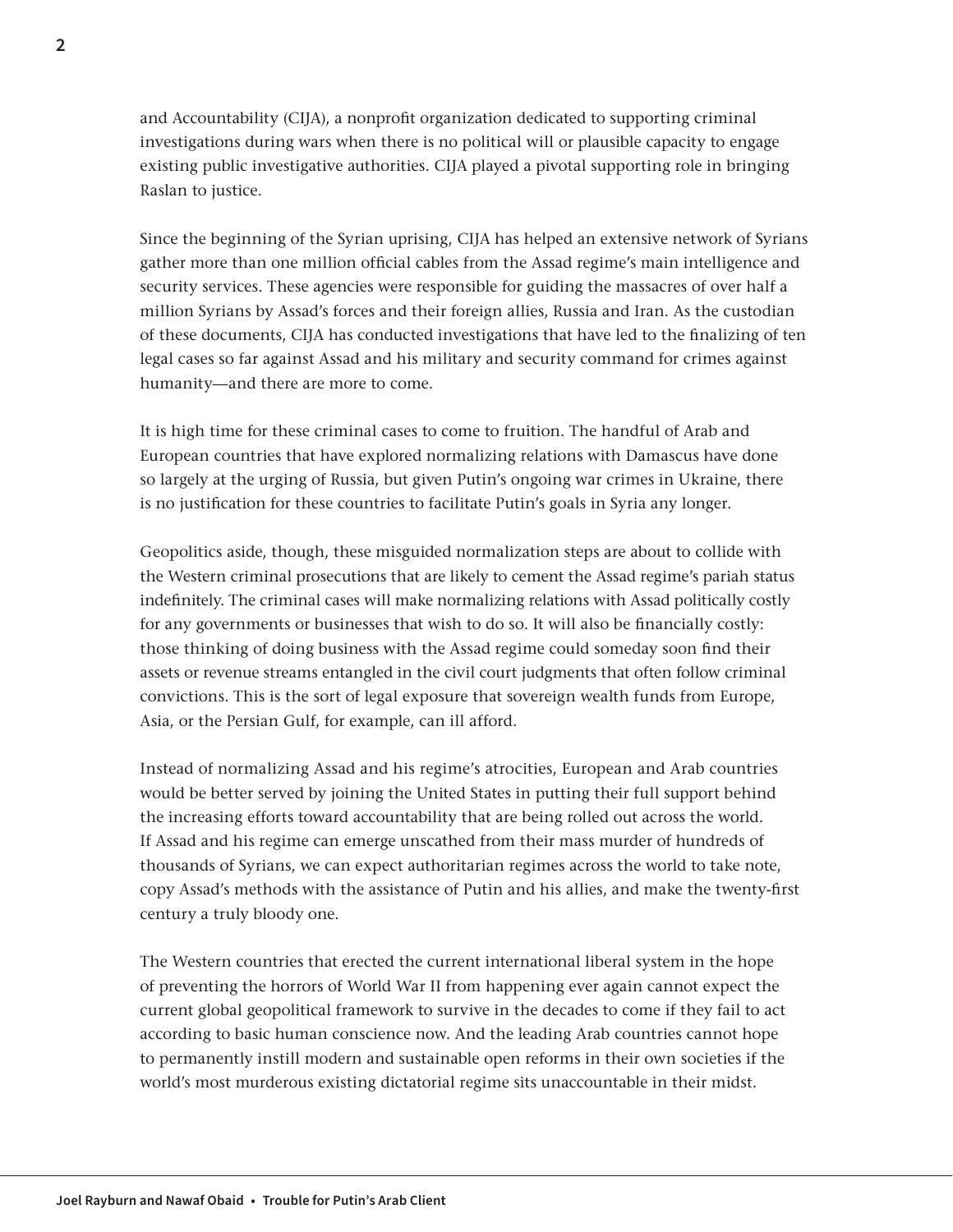The German court cases and many similar efforts in the works across Europe show that a reckoning is coming for the Assad regime and its allies, whether some capitals like it or not. Better for them to join the bandwagon now than to pay a political, financial, and moral price for not doing so later.



The publisher has made this work available under a Creative Commons Attribution-NoDerivs 4.0 International license. To view a copy of this license, visit [https://creativecommons.org/licenses/by-nd/4.0.](https://creativecommons.org/licenses/by-nd/4.0)

The views expressed in this essay are entirely those of the author and do not necessarily reflect the views of the staff, officers, or Board of Overseers of the Hoover Institution.

*[hoover.org](https://www.hoover.org/)*

Copyright © 2022 by the Board of Trustees of the Leland Stanford Junior University

28 27 26 25 24 23 22 7 6 5 4 3 2 1